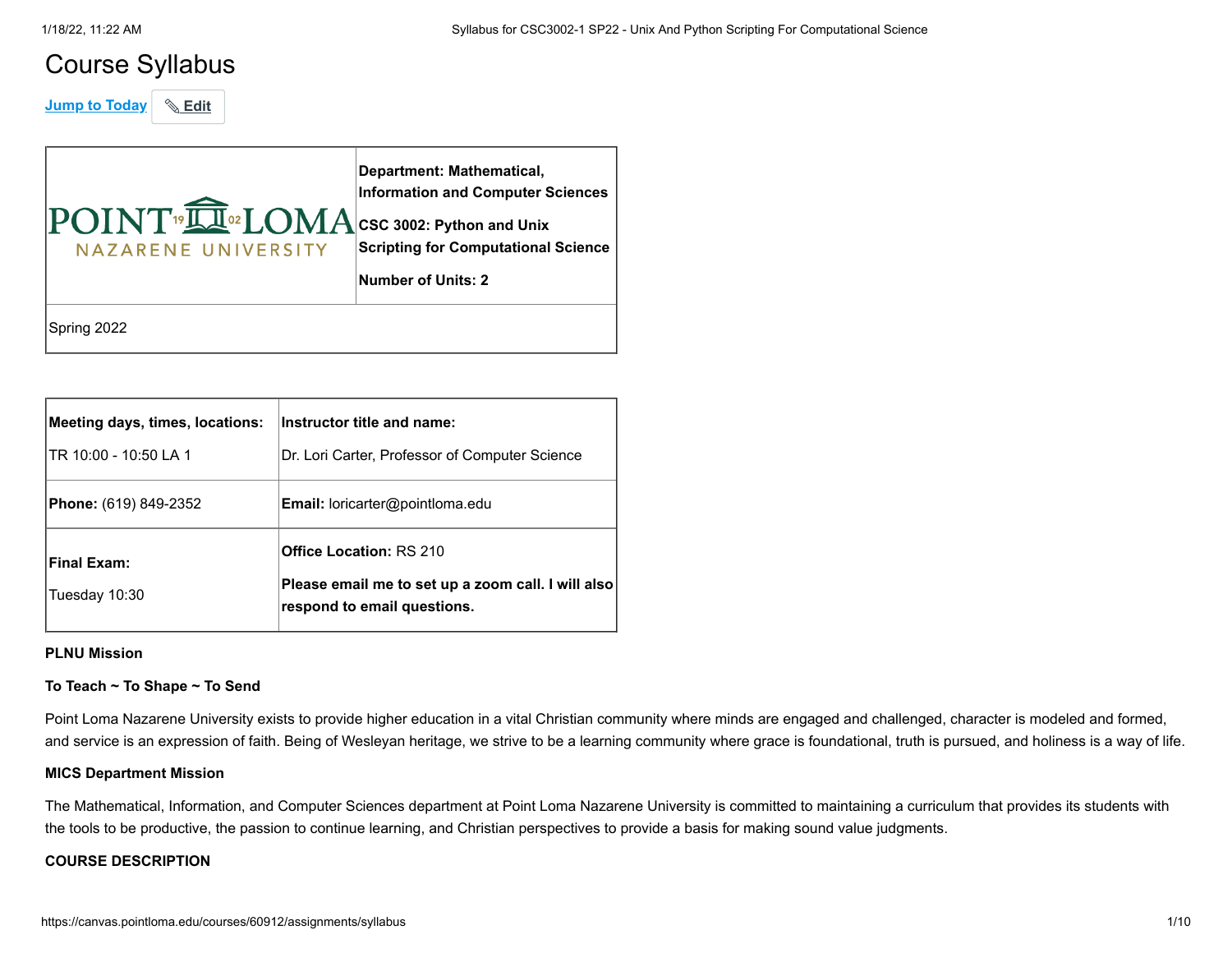An introduction to UNIX and Python scripting in the context of applications to scientific research. Students will become competent users of the UNIX operating system. They will learn to find and manipulate data from various file formats (including text, FASTA, HTML) using regular expressions with UNIX and Python scripts. They will learn to use Python for data analysis and for more specialized purposes using third party modules including NumPy, BioPython, and Tkinter.

#### **COURSE LEARNING OUTCOMES**

- Students will be able to write correct and robust software.
- Students will be able to apply their technical knowledge to solve problems.
- Students will be able to communicate effectively to an interdisciplinary audience.

#### **COURSE ORGANIZATION**

**Lectures:** Cover the highlights of chapters assigned – not a substitute for reading. Student versions of the lecture slides can be obtained from Canvas.

Labs: In general, lab assignments should be completed individually. If your lab looks too similar to that of someone else, both parties could receive a zero on that **assignment.** Occasionally I will ask you to work in groups, but I will make that clear. Labs are due on Mondays at midnight. You can turn them in on Tuesday before class for 80%. **After that, late labs are not accepted.** However, I will drop the lowest lab grade and you may turn in any unfinished lab on time for partial credit. Most labs will be turned in on Canvas.

**3 minute interdisciplinary presentations:** The expectation is that **everyone will do one 3 minute presentation** with peers providing feedback. The 3-minute presentation is a presentation on something in your discipline, directed to people not in your discipline, providing a "just enough" understanding of a topic in words they can understand. The presentation as well as the audience responses will be graded. Your presentation will hold the weight of 3 responses. The 2 lowest response scores will be dropped but your presentation score cannot be dropped. **Peer reviews will be completed via Canvas so please bring an internet-ready device to each class.** Responses cannot be made up but a missed presentation can be given the next class period for ½ credit.

**Quizzes:** In addition to the midterm and final exam, you will have 2 quizzes to help you keep current on both theory and practice. Quizzes are not cumulative but will cover material from both **lecture and lab**. Quizzes are scheduled for 2/1 and 3/24. **If you miss a quiz without giving me prior notice for an excused function, there is a good chance you will receive a zero unless, of course, there was a documented emergency.**

**Exams:** There will be 2 exams, a midterm and a final. If you will miss an exam for a school function, you must arrange to take it in advance. **If you ever miss an exam without giving me prior notice, there is a good chance you will receive a zero unless, of course, there was clearly an emergency.** Exam content can include material from lectures, the textbook, labs, and 3 minute presentations. Exams are cumulative**.** The midterm is scheduled for **Feb 22.** It will cover chapters 1 – 6 in your textbook.

The final exam is scheduled for **Tuesday of finals week at 10:30** and will emphasize chapters 8-10 in your textbook plus labs and lecture material covered since the last exam. There will be some questions from earlier in the semester.

#### **ASSESSMENT AND GRADING**

| 3 min. presentations | 10%             |
|----------------------|-----------------|
| Midterm              | 20 <sup>%</sup> |
| <b>Final Exam</b>    | 25%             |
| Labs                 | 30%             |
| Quizzes              | 15%             |

https://canvas.pointloma.edu/courses/60912/assignments/syllabus 2/10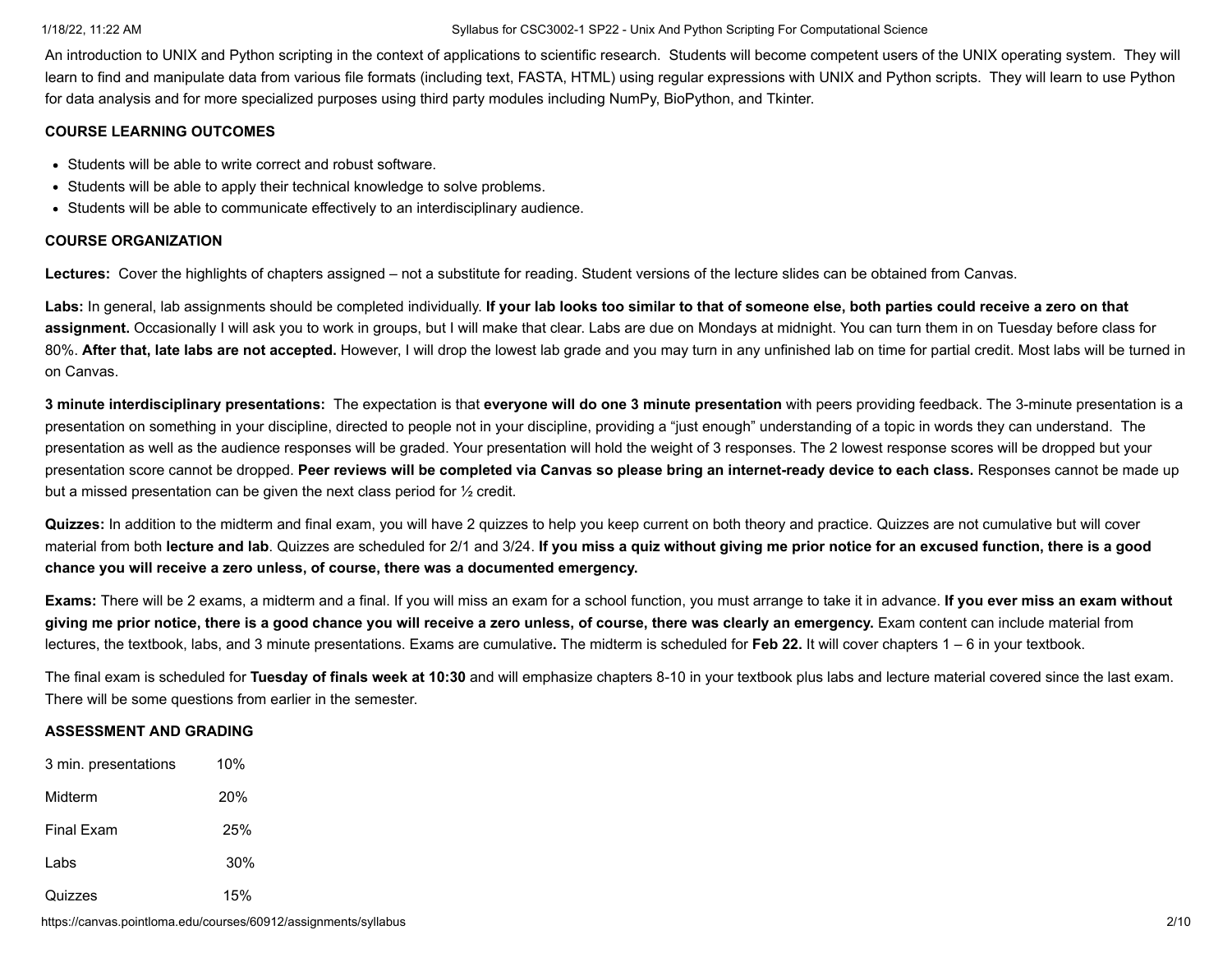Final grades will be based on the following:

| ΙA       | в             | С             | D          | F              |
|----------|---------------|---------------|------------|----------------|
| A 93-100 | $B + 87 - 89$ | $C+77-79$     | $D+67-69$  | F Less than 60 |
| A-90-92  | 83-86<br>B    | C 73-76       | 63-66<br>D |                |
|          | B-80-82       | $C - 70 - 72$ | D-60-62    |                |

#### **REQUIRED TEXTS AND RECOMMENDED STUDY RESOURCES**

*Practical Computing for Biologists,* Haddock and Dunn.

#### **COURSE CREDIT HOUR INFORMATION**

In the interest of providing sufficient time to accomplish the stated Course Learning Outcomes, this class meets the PLNU credit hour policy for a 2 unit class delivered over 15 weeks. It is anticipated that students will spend a minimum of 37.5 participation hours per credit hour on their coursework. For this course, students will spend an estimated 75 total hours meeting the course learning outcomes. An approximate breakdown of the time spent follows:

| <b>Assignments</b>                        | <b>Total Course</b><br><b>Hours</b> |
|-------------------------------------------|-------------------------------------|
| <b>Reading: Text and Notes</b>            | 10                                  |
| 3 minute presentations and<br>preparation | 4                                   |
| <b>Lectures</b>                           | 20                                  |
| Labs                                      | 25                                  |
|                                           |                                     |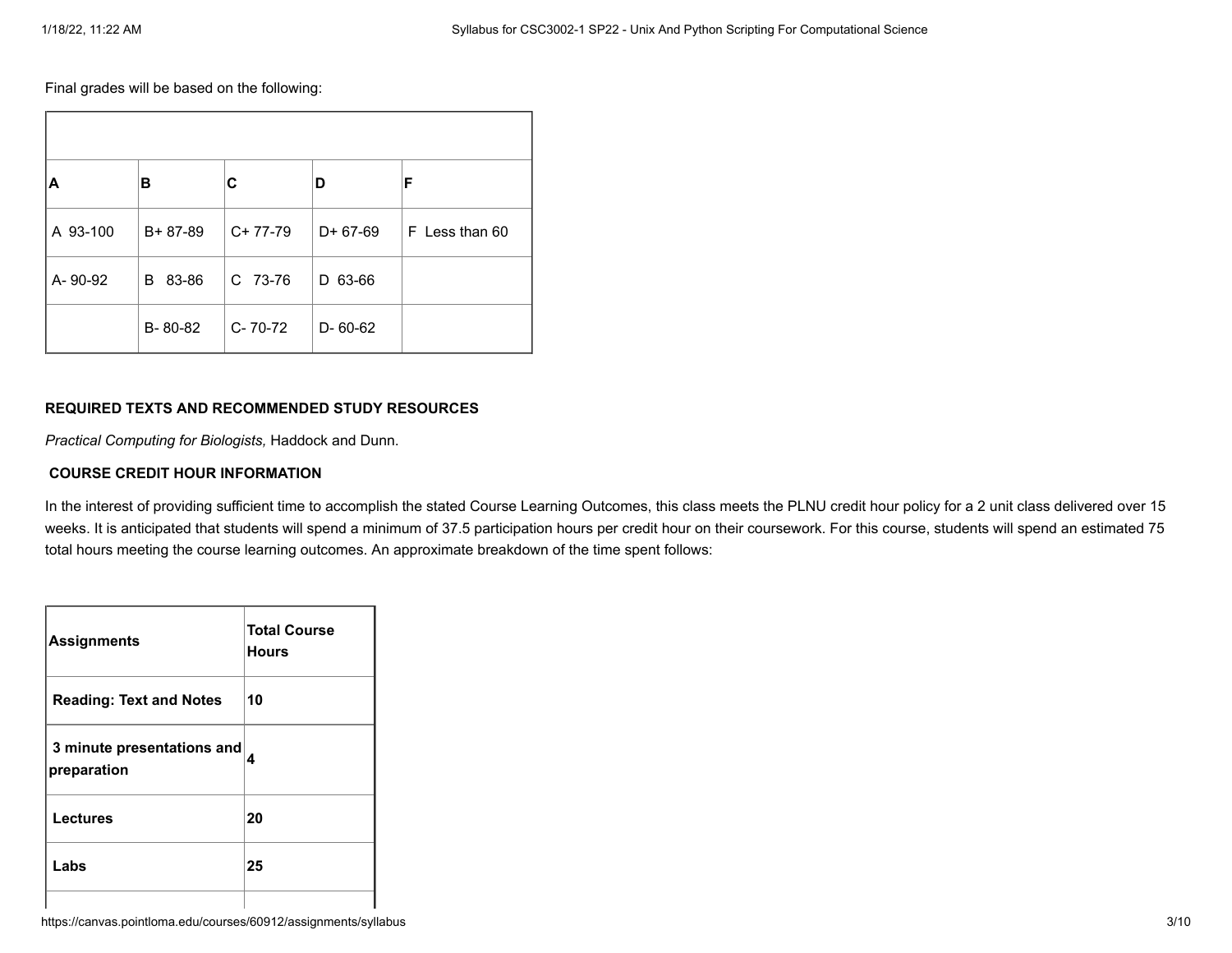| Quizzes and preparation      | 4  |
|------------------------------|----|
| <b>Exams and preparation</b> | 12 |
|                              |    |
| TOTAL                        | 75 |

#### **STATE AUTHORIZATION**

State authorization is a formal determination by a state that Point Loma Nazarene University is approved to conduct activities regulated by that state. In certain states outside California, Point Loma Nazarene University is not authorized to enroll online (distance education) students. If a student moves to another state after admission to the program and/or enrollment in an online course, continuation within the program and/or course will depend on whether Point Loma Nazarene University is authorized to offer distance [education courses in that state. It is the student's responsibility to notify the institution of any change in his or her physical location.](https://www.pointloma.edu/offices/office-institutional-effectiveness-research/disclosures) Refer to the map on **State Authorization (https://www.pointloma.edu/offices/office-institutional-effectiveness-research/disclosures)** to view which states allow online (distance education) outside of California.

#### **INCOMPLETES AND LATE ASSIGNMENTS**

All assignments are due Monday at midnight. They may be turned in for 70% the next Tuesday before class. Beyond that, late labs are not accepted, but one will be dropped. Incompletes will only be assigned in extremely unusual circumstances.

#### **PLNU COPYRIGHT POLICY**

Point Loma Nazarene University, as a non-profit educational institution, is entitled by law to use materials protected by the US Copyright Act for classroom education. Any use of those materials outside the class may violate the law.

#### **PLNU ACADEMIC HONESTY POLICY**

Students should demonstrate academic honesty by doing original work and by giving appropriate credit to the ideas of others. Academic dishonesty is the act of presenting information, ideas, and/or concepts as one's own when in reality they are the results of another person's creativity and effort. A faculty member who believes a situation involving academic dishonesty has been detected may assign a failing grade for that assignment or examination, or, depending on the seriousness of the offense, for the course. Faculty [should follow and students may appeal using the procedure in the university Catalog. See](https://catalog.pointloma.edu/content.php?catoid=52&navoid=2919#Academic_Honesty) **Academic Policies (https://catalog.pointloma.edu/content.php? catoid=52&navoid=2919#Academic\_Honesty)** for definitions of kinds of academic dishonesty and for further policy information.

#### **PLNU ACADEMIC ACCOMMODATIONS POLICY**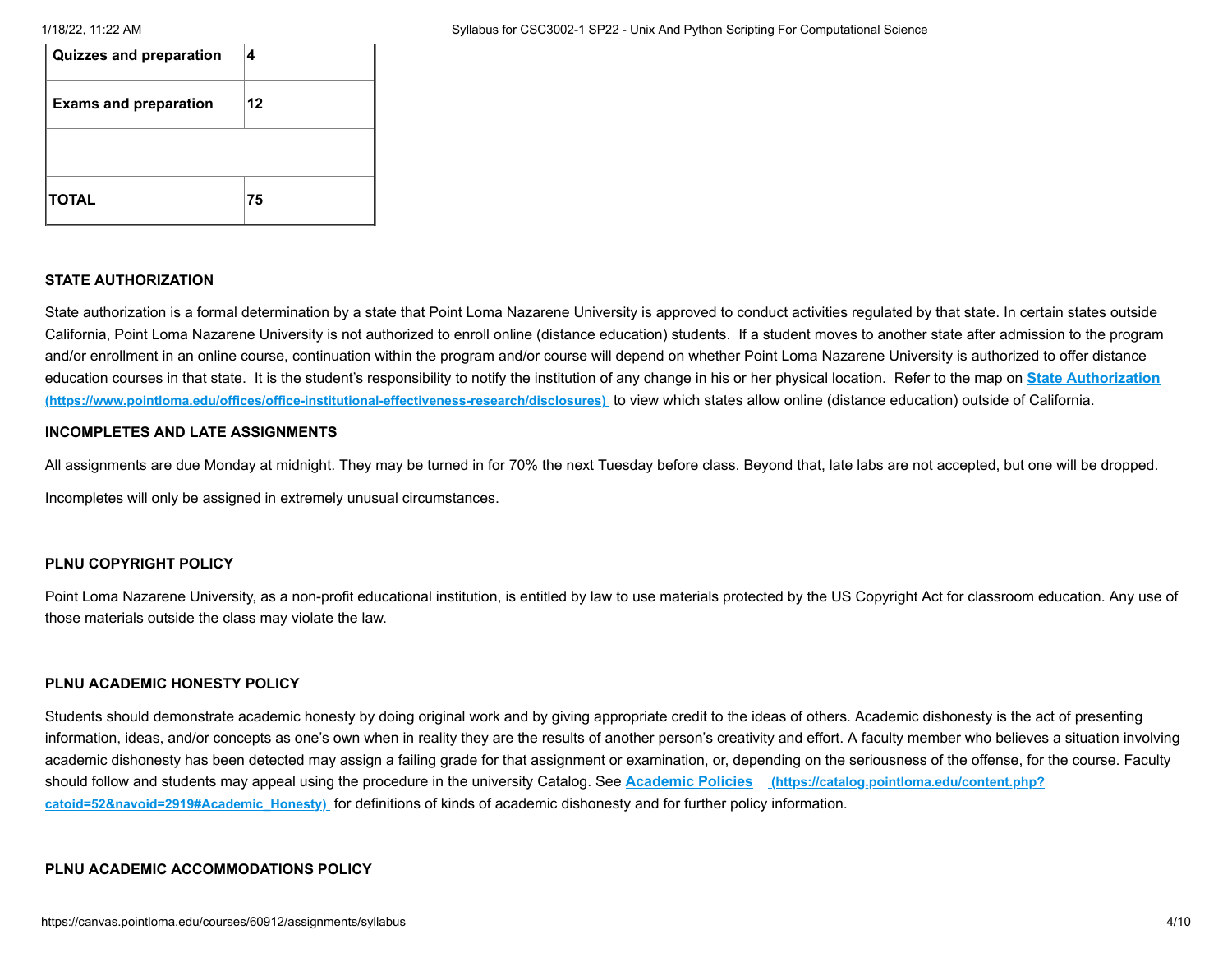PLNU is committed to providing equal opportunity for participation in all its programs, services, and activities. Students with disabilities may request course-related accommodations by contacting the Educational Access Center (EAC), located in the Bond Academic Center (**EAC@pointloma.edu (https://mail.google.com/mail/? view=cm&fs=1&tf=1&to=EAC@pointloma.edu)** [or 619-849-2486\). Once a student's eligibility for an accommodation has been determined, the EAC will issue an acade](https://mail.google.com/mail/?view=cm&fs=1&tf=1&to=EAC@pointloma.edu)mic accommodation plan ("AP") to all faculty who teach courses in which the student is enrolled each semester.

PLNU highly recommends that students speak with their professors during the first two weeks of each semester/term about the implementation of their AP in that particular course and/or if they do not wish to utilize some or all of the elements of their AP in that course.

Students who need accommodations for a disability should contact the EAC as early as possible (i.e., ideally before the beginning of the semester) to assure appropriate accommodations can be provided. It is the student's responsibility to make the first contact with the EAC.

#### **FINAL EXAM DATE AND TIME**

The final exam date and time is set by the university at the beginning of the semester and may not be changed by the instructor. This schedule can be found on the university website and in th course calendar. No requests for early examinations will be approved. Only in the case that a student is required to take three exams during the same day of finals week, is an instructor authorized to consider changing the exam date and time for that particular student.

#### **CLASS ENROLLMENT**

It is the student's responsibility to maintain his/her class schedule. Should the need arise to drop this course (personal emergencies, poor performance, etc.), the student has the responsibility to follow through (provided the drop date meets the stated calendar deadline established by the university), not the instructor. Simply ceasing to attend this course or failing to follow through to arrange for a change of registration (drop/add) may easily result in a grade of F on the official transcript.

#### **PLNU ATTENDANCE AND PARTICIPATION POLICY**

Regular and punctual attendance at all class sessions is considered essential to optimum academic achievement. If the student is absent for more than 10 percent of class sessions, the faculty member will issue a written warning of de-enrollment. If the absences exceed 20 percent, the student may be de-enrolled without notice until the university drop date or, after that date, receive the appropriate grade for their work and participation.

In some courses, a portion of the credit hour content will be delivered **asynchronously** and attendance will be determined by submitting the assignments by the posted due dates. See **Academic Policies [\(https://catalog.pointloma.edu/content.php?catoid=52&navoid=2919#Academic\\_Honesty\)](https://catalog.pointloma.edu/content.php?catoid=52&navoid=2919#Academic_Honesty)** in the Undergraduate Academic Catalog. If absences exceed these limits but are due to university excused health issues, an exception will be granted.

#### **Asynchronous Attendance/Participation Definition**

A day of attendance in asynchronous content is determined as contributing a substantive note, assignment, discussion, or submission by the posted due date. Failure to meet these standards will result in an absence for that day. Instructors will determine how many asynchronous attendance days are required each week.

#### **SPIRITUAL CARE**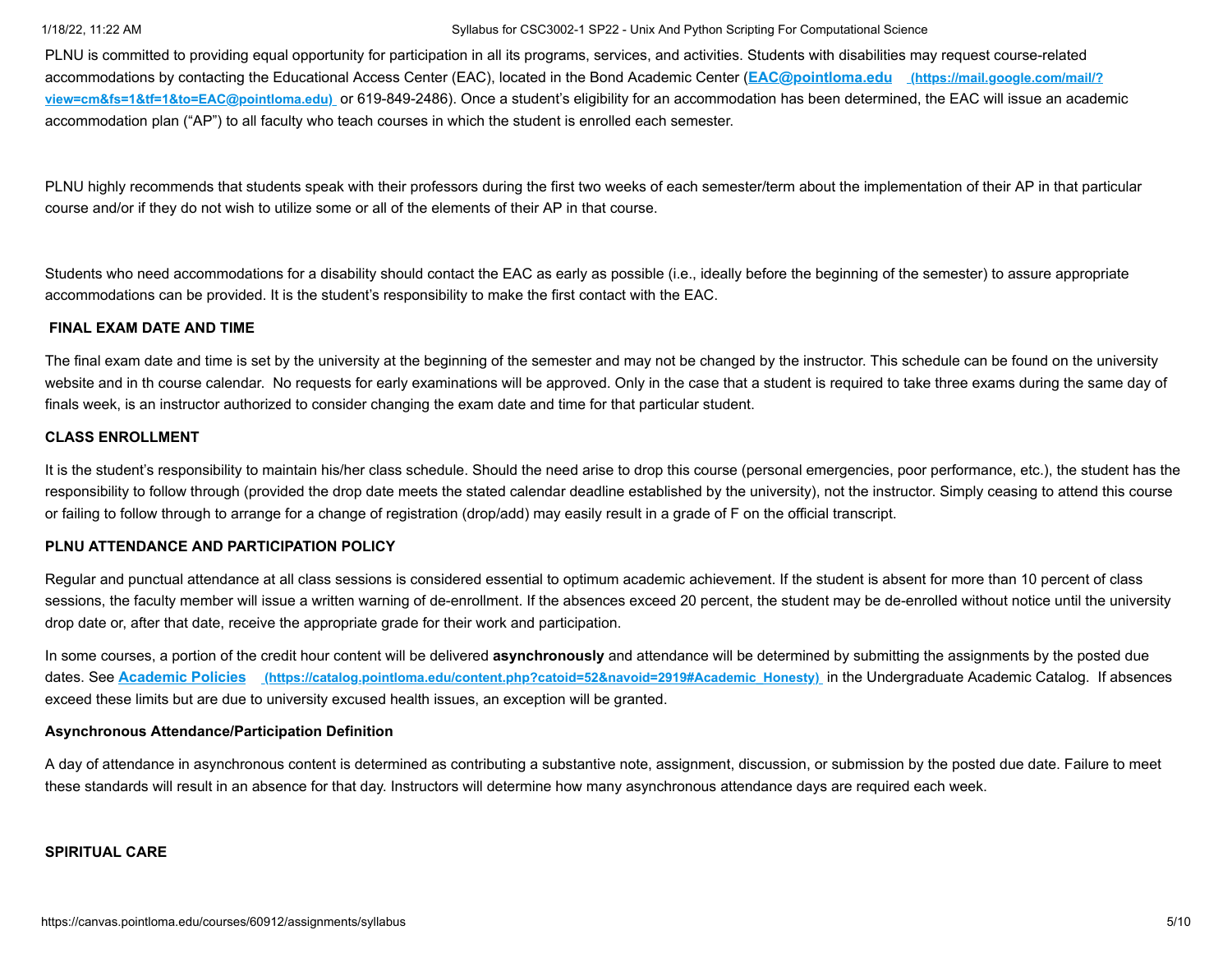Please be aware PLNU strives to be a place where you grow as whole persons. To this end, we provide resources for our students to encounter God and grow in their Christian faith.

If students have questions, a desire to meet with the chaplain or have prayer requests you can contact the Office of Spiritual Development.

### **USE OF TECHNOLOGY**

[In order to be successful in the online or hybrid environment, you'll need to meet the minimum technology and system requirements; please refer to the](https://help.pointloma.edu/TDClient/1808/Portal/KB/ArticleDet?ID=108349) *Technology and System Requirements* **(https://help.pointloma.edu/TDClient/1808/Portal/KB/ArticleDet?ID=108349)** information. Additionally, students are required to have headphone speakers, microphone, or webcams compatible with their computer available to use. Please note that any course with online proctored exams require a computer with a camera (tablets are not compatible) to complete exams online.

Problems with technology do not relieve you of the responsibility of participating, turning in your assignments, or completing your class work.

### **ASSIGNMENTS AT-A-GLANCE**

| Mon                              | Tuesday                                                               | Wed | Thursday                                                                | Fri |
|----------------------------------|-----------------------------------------------------------------------|-----|-------------------------------------------------------------------------|-----|
|                                  | Jan 11                                                                | 12  | 13<br>Intro to course, 3 min presentations, Regular<br>Expressions      | 14  |
| 17                               | 18                                                                    |     | 20                                                                      |     |
| MLK                              | 3 min lat/long                                                        | 19  | 3 min HTML                                                              | 21  |
| Intro RE lab due                 | More Regular Expressions                                              |     | Using REs to Extract Web data                                           |     |
| 24<br>RE lab 1 due               | 25<br>Custom char sets, boundaries Ch 3<br>3 min on stock information | 26  | 27<br>Intro Linux/UNIX<br>Intro to UNIX tutorial to be started in class | 28  |
| 31<br>Stock, Intro Unix labs due | Feb 1<br>Quiz on RE's                                                 | 2   | 3<br>More basic UNIX                                                    | ⊿   |
|                                  |                                                                       |     | Chapter 5 with Grep                                                     |     |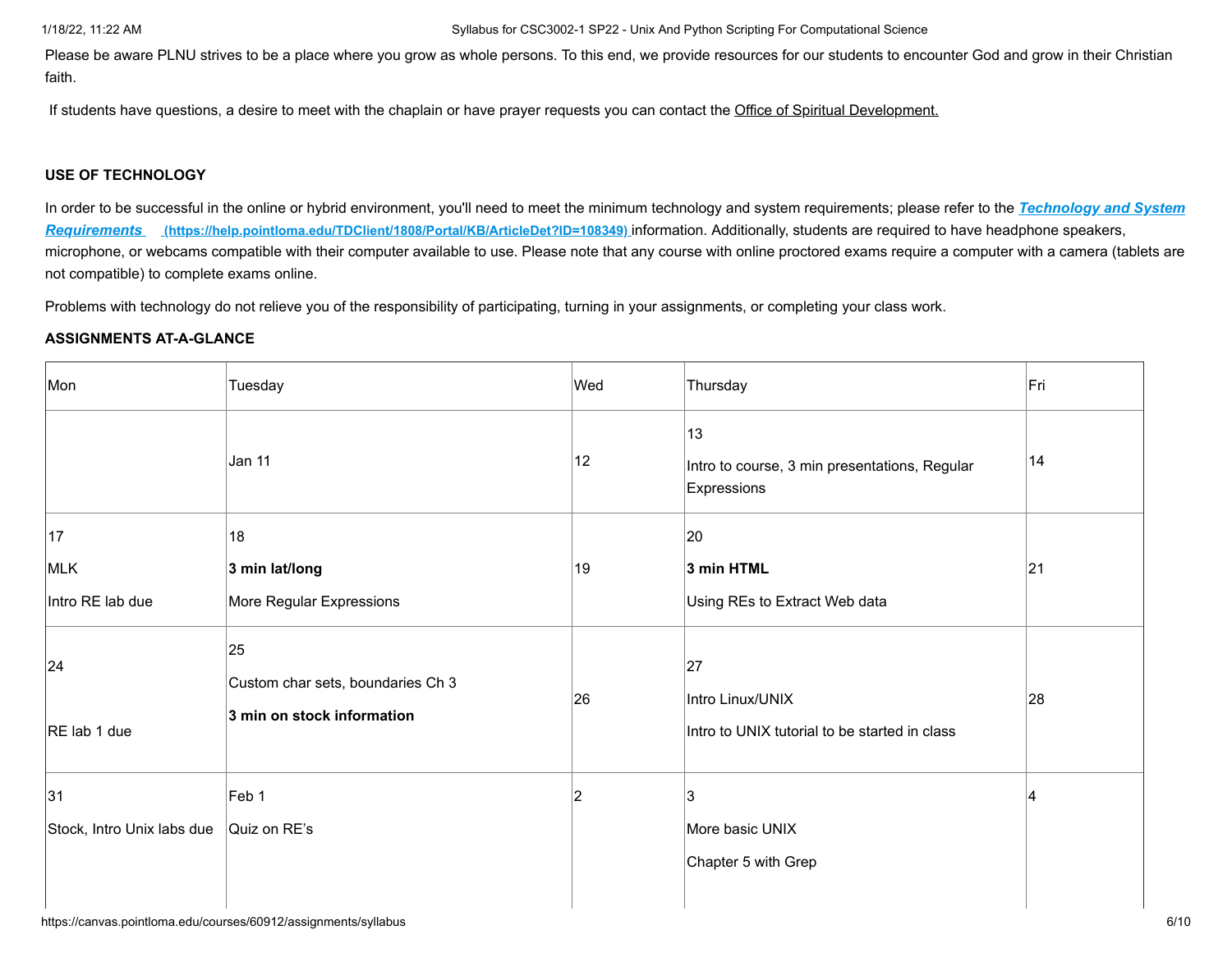| 17                                                           | 8<br>3 min on IP addresses<br>Start work on Grep/IP lab                        | 19           | 10<br>Unix Scripting from chapter 6<br>Start working on First Scripting lab                         | 11           |
|--------------------------------------------------------------|--------------------------------------------------------------------------------|--------------|-----------------------------------------------------------------------------------------------------|--------------|
| 14<br>Grep/IP,<br>First scripting labs due                   | 15<br>More scripting with loop, if/else<br>Start 2 <sup>nd</sup> scripting lab | 16           | 17<br>Review for midterm<br>Intro python, start python lab                                          | 18           |
| 21<br>2 <sup>nd</sup> scripting lab, short<br>Python lab due | 22<br>Midterm exam ch 1-6                                                      | 23           | 24<br>Go over midterm<br>Python day 2                                                               | 25           |
| 28                                                           | Mar 1<br>3 min Codons, Amino Acids, Proteins<br>Start Python lab 2             | 2            | 3<br>3 min Java functions<br>3 min on DNA Melting<br>Python day 3 including python loops, functions | 14           |
| 17                                                           | 8                                                                              | Ι9           | 10                                                                                                  | 11           |
| Spring break                                                 | Spring break                                                                   | Spring break | Spring break                                                                                        | Spring break |
| 14<br>Python lab 2 due                                       | 15<br>Python day 4<br>ORFS 3 min<br>Lists, slices, finding ORFs                | 16           | 17<br>Python day 5<br>3 min on probability<br>Dictionaries, blast, and probability of finding match | 18           |
| 21<br>ORF lab due                                            | 22<br>3 min on mathematical sets<br>Menus, mathematical sets                   | 23           | 24<br>Python quiz                                                                                   | 25           |

https://canvas.pointloma.edu/courses/60912/assignments/syllabus 7/10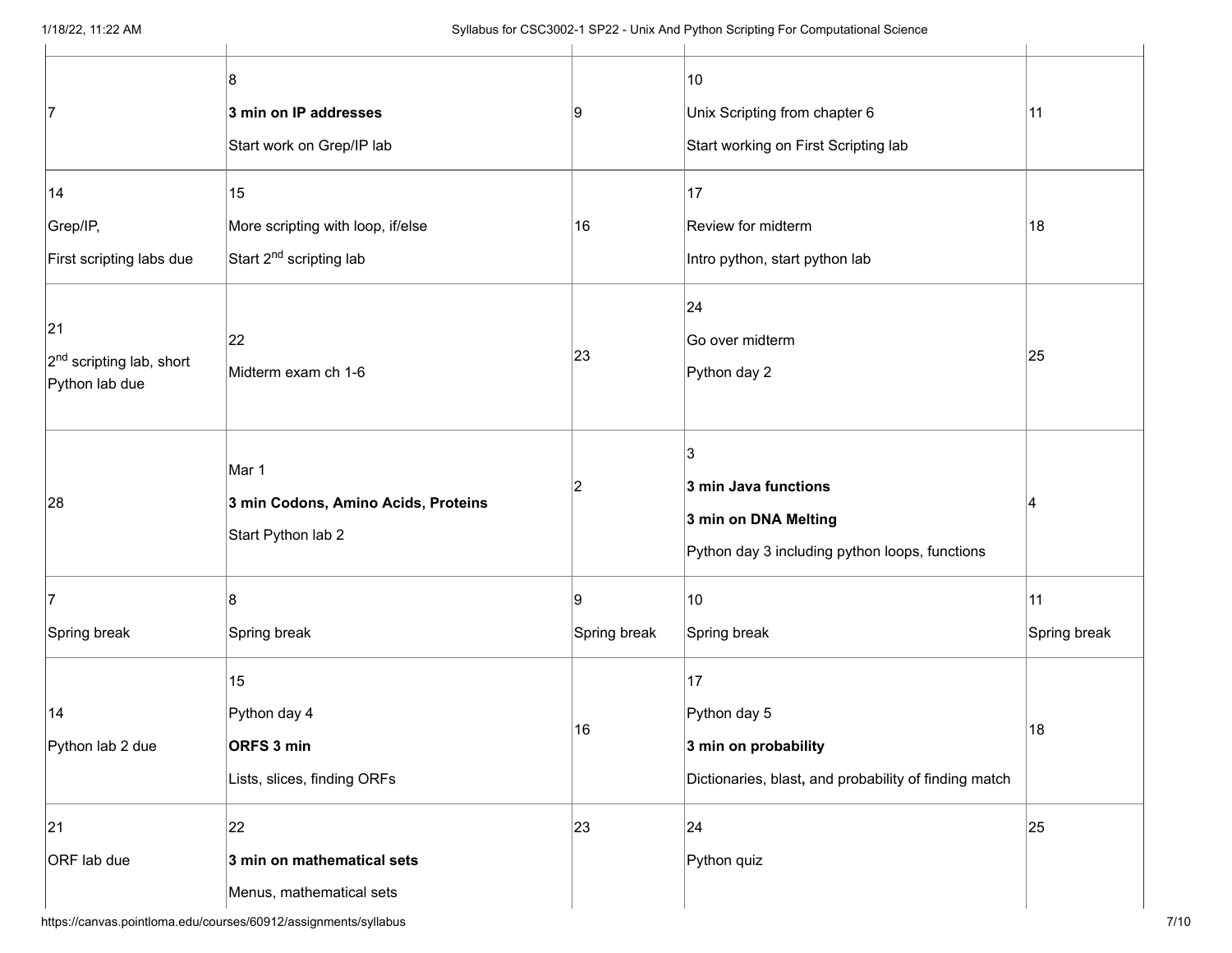|                                         | Introduce lab 4                                                                         |    |                                                                       |                  |
|-----------------------------------------|-----------------------------------------------------------------------------------------|----|-----------------------------------------------------------------------|------------------|
| 28                                      | 29<br>3 min restriction sites<br>Files<br>Introduce Anaconda                            | 30 | 31<br>Intro turtle module - start python turtle lab                   | Apr 1            |
| 4<br>Python lab 4 due<br>Turtle lab due | 5<br>3 min Allele (haploid) presentation<br>3 min computer simulations<br>random module | 6  | 7<br>Intro Pandas module with in-class exercise                       | 8                |
| 11<br>Pandas lab due                    | 12<br>Ethics module on predictive algorithms                                            | 13 | 14<br>Easter brk                                                      | 15<br>Easter brk |
| 18<br>Easter brk                        | 19<br>3 min image processing<br>Intro image processing                                  | 20 | 21<br>Intro image proc with python<br>Introduce image processing labs | 22               |
| 25<br>Image processing labs due<br>4/28 | 26<br>Talk about biopython<br>Lab time on frame projects                                | 27 | 28<br>Test frame projects<br>review                                   | 29               |
| May 2                                   | <b>Final 10:30</b>                                                                      |    |                                                                       |                  |

# Course Summary:

| Date             | <b>Details</b>                                  | Due            |
|------------------|-------------------------------------------------|----------------|
| Mon Mar 8, 2021  |                                                 | to do: 11:59pm |
| Mon Mar 15, 2021 | <sup>■</sup> Week 3 video - Intro to Linux/UNIX | to do: 11:59pm |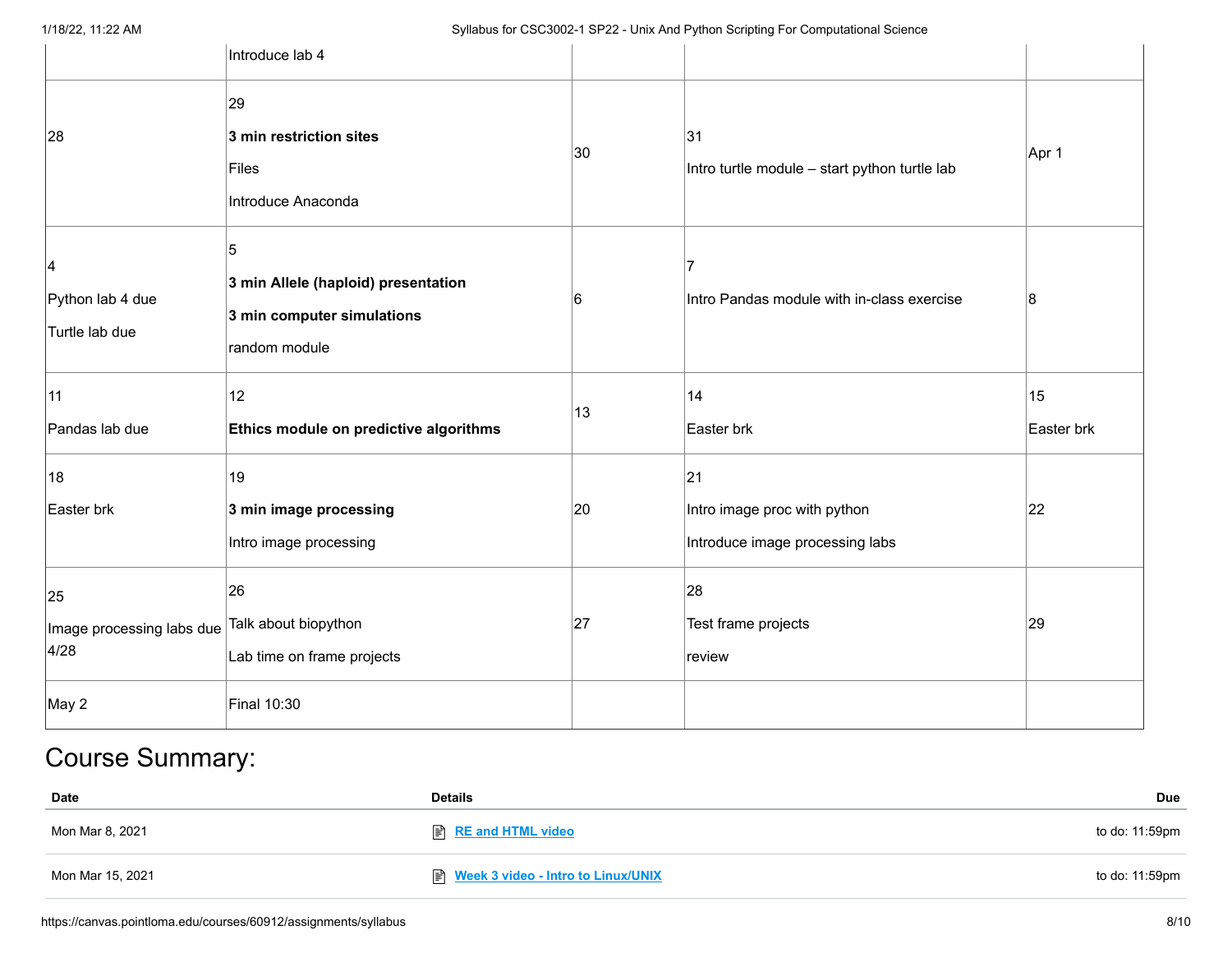| 1/18/22, 11:22 AM | Syllabus for CSC3002-1 SP22 - Unix And Python Scripting For Computational Science                                          |                |
|-------------------|----------------------------------------------------------------------------------------------------------------------------|----------------|
| Date              | <b>Details</b>                                                                                                             | Due            |
| Mon Mar 22, 2021  | B Week 4 video: Grep and other UNIX instructions                                                                           | to do: 11:59pm |
| Mon Mar 29, 2021  | <b>Week 5 videos: More UNIX scripting</b><br>目                                                                             | to do: 11:59pm |
| Mon Apr 12, 2021  | Week 7 videos: Python Strings, Printing, If Statement                                                                      | to do: 11:59pm |
| Mon Apr 19, 2021  | <b>Week 8 video: Loops and Functions in Python</b><br>圕                                                                    | to do: 11:59pm |
| Mon Apr 26, 2021  | 目<br><b>Week 9 videos: None this week</b>                                                                                  | to do: 11:59pm |
|                   | 闫<br><b>Week 10 videos</b>                                                                                                 | to do: 11:59pm |
| Mon May 3, 2021   | Week 10: Python sets and menus - video                                                                                     | to do: 11:59pm |
| Mon May 10, 2021  | Week 11 videos (there are 3 this week!)                                                                                    | to do: 11:59pm |
| Mon May 17, 2021  | 圕<br><b>Week 12 videos</b>                                                                                                 | to do: 11:59pm |
| Mon May 24, 2021  | Week 13 video: Image Processing in Python                                                                                  | to do: 11:59pm |
| Sat Jan 15, 2022  | <b>E</b> 3 min signups - available at 11:00 AM Thursday<br>(https://canvas.pointloma.edu/courses/60912/assignments/751234) | due by 11:59pm |
| Mon Jan 17, 2022  | <b>B</b> Intro to RE lab<br>(https://canvas.pointloma.edu/courses/60912/assignments/751233)                                | due by 11:59pm |
| Thu Jan 20, 2022  | 國<br>3 min HTML<br>(https://canvas.pointloma.edu/courses/60912/assignments/751222)                                         | due by 10:50am |
| Mon Jan 24, 2022  | 图 RE Lab 1<br>(https://canvas.pointloma.edu/courses/60912/assignments/755269)                                              | due by 11:59pm |
| Tue Jan 25, 2022  | 暨<br>3 min Stocks<br>(https://canvas.pointloma.edu/courses/60912/assignments/751220)                                       | due by 10:50am |
| Mon Jan 31, 2022  | <b>Intro to Linux/Unix lab</b><br>郾<br>(https://canvas.pointloma.edu/courses/60912/assignments/763206)                     | due by 11:59pm |